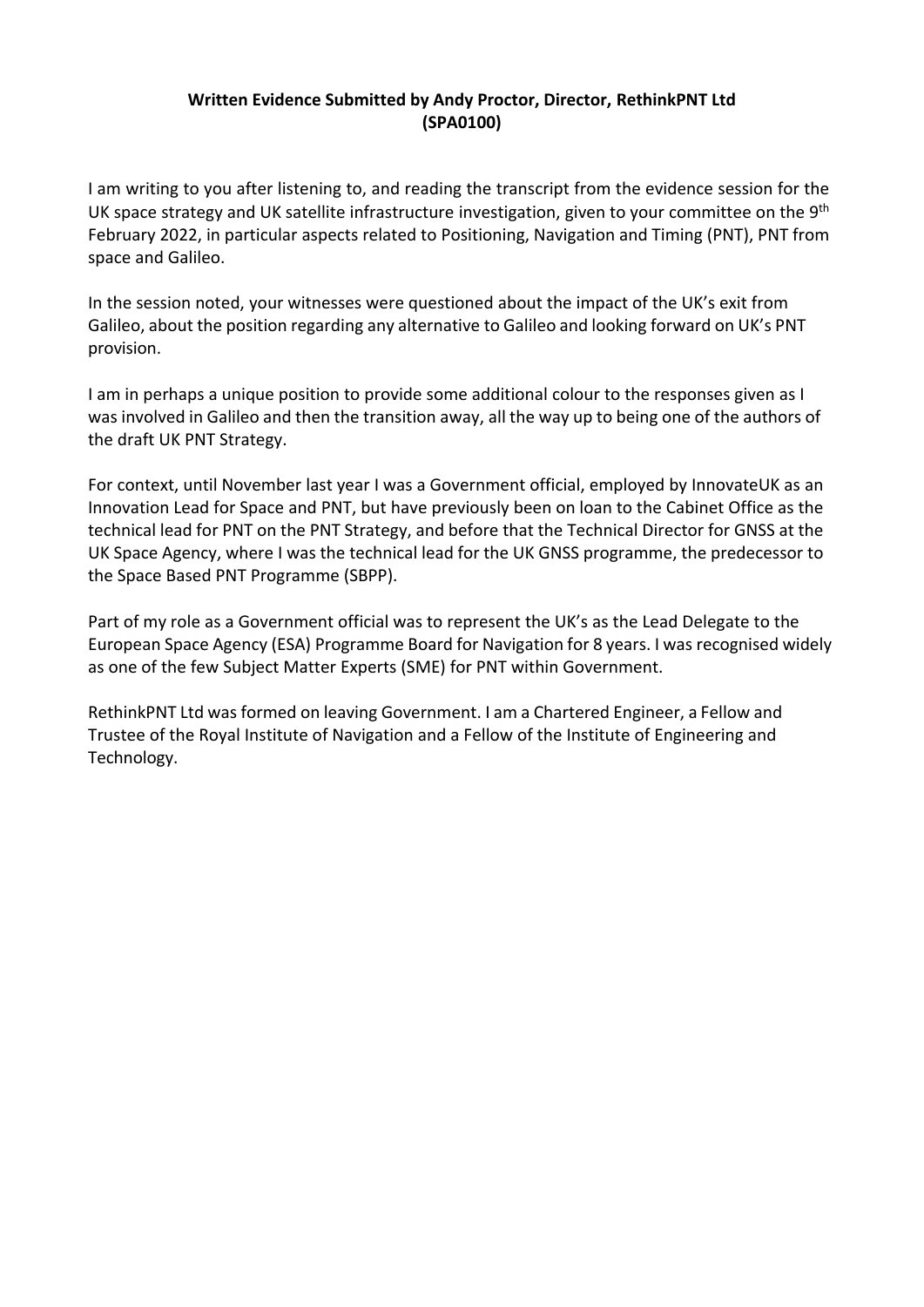In mid-2017 the National Security Advisor requested options<sup>1</sup> for a "plan B" with regard to Galileo, "plan A" being a negotiated settlement to remain within that programme. As the committee knows well, due to issues related to the security approach of the EU, plan A was not possible.

What seems to be missing from the evidence on the 9<sup>th</sup> Feb 2022 and previously, is some detail of what the initial "plan B" (UK GNSS) programme covered and the achievements of it. I chose not to join the SBPP when it started; the successes of the UK GNSS programme seems to have been supressed as the programme was presented to government stakeholders by BEIS and the UK Space Agency, as toxic and pushing a single solution.

The UK GNSS programme started in 2017 and initiated (from Jan 2018) a rapid (9 months with an initial 3-month deliverable) study called the "Future Concepts Study (FCS)", which looked at several concepts for the provision of services that could replace the services that could have been provided by Galileo.

It should be remembered that Galileo is still not fully operational in 2022, is some 12 years late from the initial estimates and approx. €8bn over the initial budget estimates. The FCS, led by a small team in the UK Space Agency with an industrial consortia and budget up to £5mn, assessed systems that can<sup>2</sup>:

- Ensure UK freedom of action so the UK can meet its security requirements and manage its critical infrastructure with appropriate assurance.
- Stimulate and support economic growth through investment in a high-skill, technologybased sector
- Provide a UK secure PNT signal commensurate with the delivery of Galileo PRS, circa 2027 and do it in a way that delivers a more favourable balance of benefits and costs than remaining in Galileo.
- Develop export potential associated with the UK secure PNT signal.

The FCS delivered several reports including sufficient information for an Outline Business Case (OBC) to further investigate a Medium Earth Orbit (MEO) solution (similar to GPS and Galileo). It did however investigate in some detail configurations to provide these services from Low Earth Orbit (LEO), similar to that proposed by OneWeb. 5 options were assessed, MEO was chosen for additional investigation due to realistic assessments against the ability of the UK (industrial and Government capability) to deliver against the strategic objectives above. The FCS also identified industrial gaps and long lead items.

Following BEIS and HMT approval the UK GNSS programme started a phase of activity, called Engineering Design and Development phase (EDDP) with a budget of around £92mn which was widely reported at the time.

I joined the programme full time as Technical Director in May 2018, prior to that I was a technical advisor only. It was immediately obvious that the civil service governance environment created around the programme was hostile towards it, (as noted by the Infrastructure Projects Authority in one of its reviews – available to the committee no doubt) with contracts for industry deliberately delayed. This included senior civil servants reporting internally and publicly (on Radio 4) that the

<sup>&</sup>lt;sup>1</sup> NSA Letter to BEIS Permanent Secretary 30 June 2017, available via BEIS

<sup>&</sup>lt;sup>2</sup> These are the strategic objectives given to the UK GNSS programme flowed down from the NSA and approved by BEIS and HMT through standard business case approval processes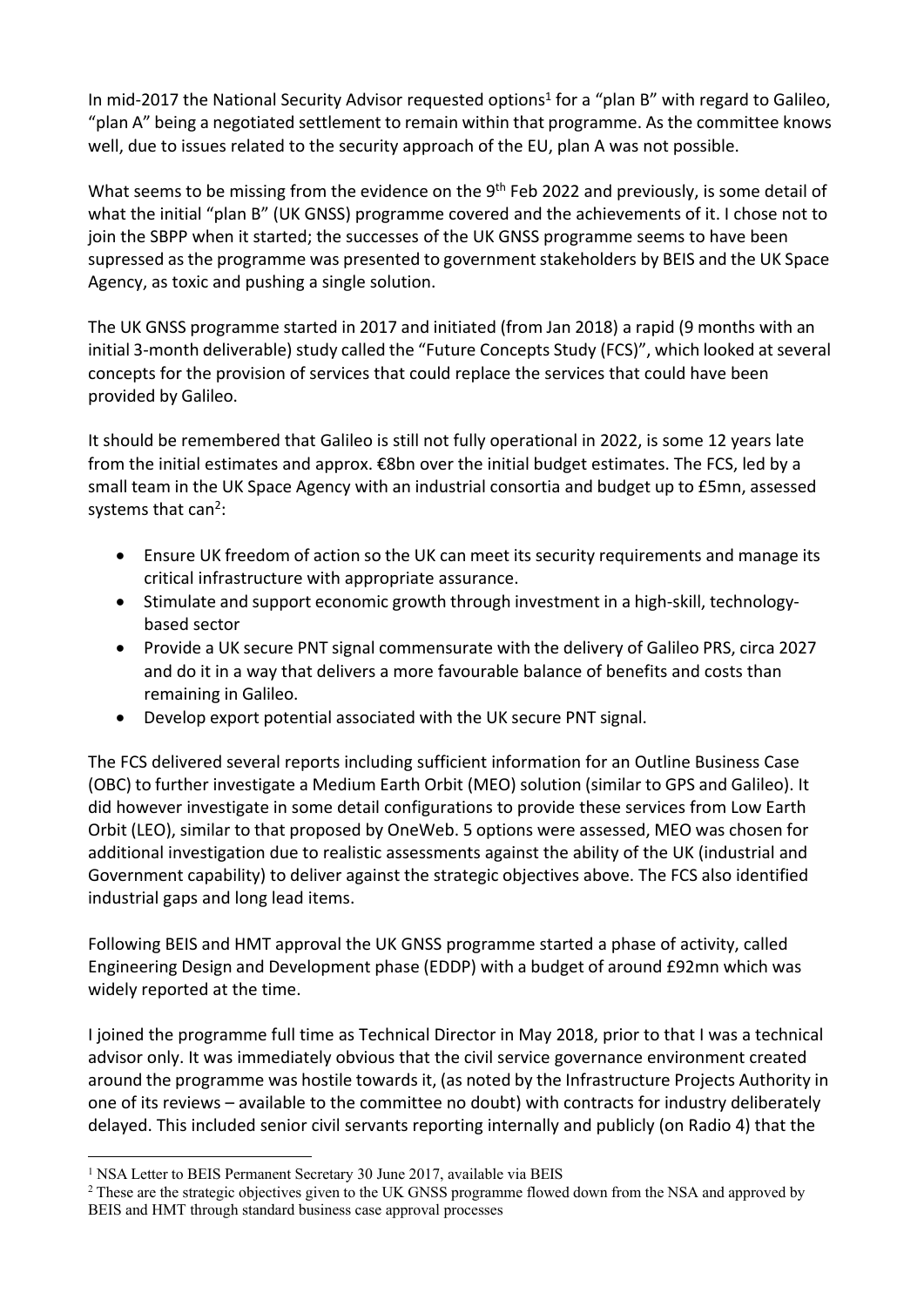expected cost of a system was £5-7bn when the OBC clearly stated that the estimated cost was £2.75bn (not counting optimism bias).

All the FCS and OBC documents should be available to the committee as they exist on the UK Space Agency servers, I no longer have access to the documentation.

The EDDP let several significant industrial contracts with secondary objectives to preserve industrial capability and prevent industrial flight (specifically of space based PNT skills overseas). These contracts were for:

- Systems engineering
- Ground Segment design and engineering
- Space Segment design and engineering
- 4 x contracts for studies into spacecraft operations best practice
- Signal in space test facility and signal generator design
- Several small user equipment studies for options analysis
- Market and commercial option analysis

These contracts, involving over 10 companies, were well received by UK industry and the quality of the outputs received by HMG was high. The long lead items identified as being essential to any future programme success were not able to be procured due to lack of approval from BEIS.

The initial 18m EDDP was extended by a few months at the request of the UK Space Agency, although the budget envelope was not broken and the outcomes came in under the overall budget initially approved. The UK GNSS programme was closed by the UK Space Agency and BEIS in September 2020.

My responsibility on the UK GNSS programme was the technical lead for HMG, leading all technical functions within the programme. Overall, the EDDP, from a technical only standpoint, delivered on all its aims; it delivered

- outline designs for a UK GNSS system, with significant depth of technical requirements to enable further industrial contracting
- mature design for the ground segment, including a unique UK sovereign Orbit Determination and Time Synchronisation (ODTS) capability, which is the beating heart of an independent space-based navigation system.
- several options and configurations forspacecraft including multiple services, launch options and security profiles
- assessments of technical signal structures and proposed UK specific secure signal options
- a UK GNSS test bed; a highly capable facility able to simulate different types of system and signals, including test user equipment for secure signal design
- design options for generation of the complex PNT signals on board the spacecraft
- the development of a number of young engineers by exposure to GNSS concepts and engineering

The EDDP also delivered a credible rough order schedule and budget for a 30-year horizon, proposed commercial models for best value implementation and conducted a UK supply chain assessment for PNT systems together with an assured capability analysis.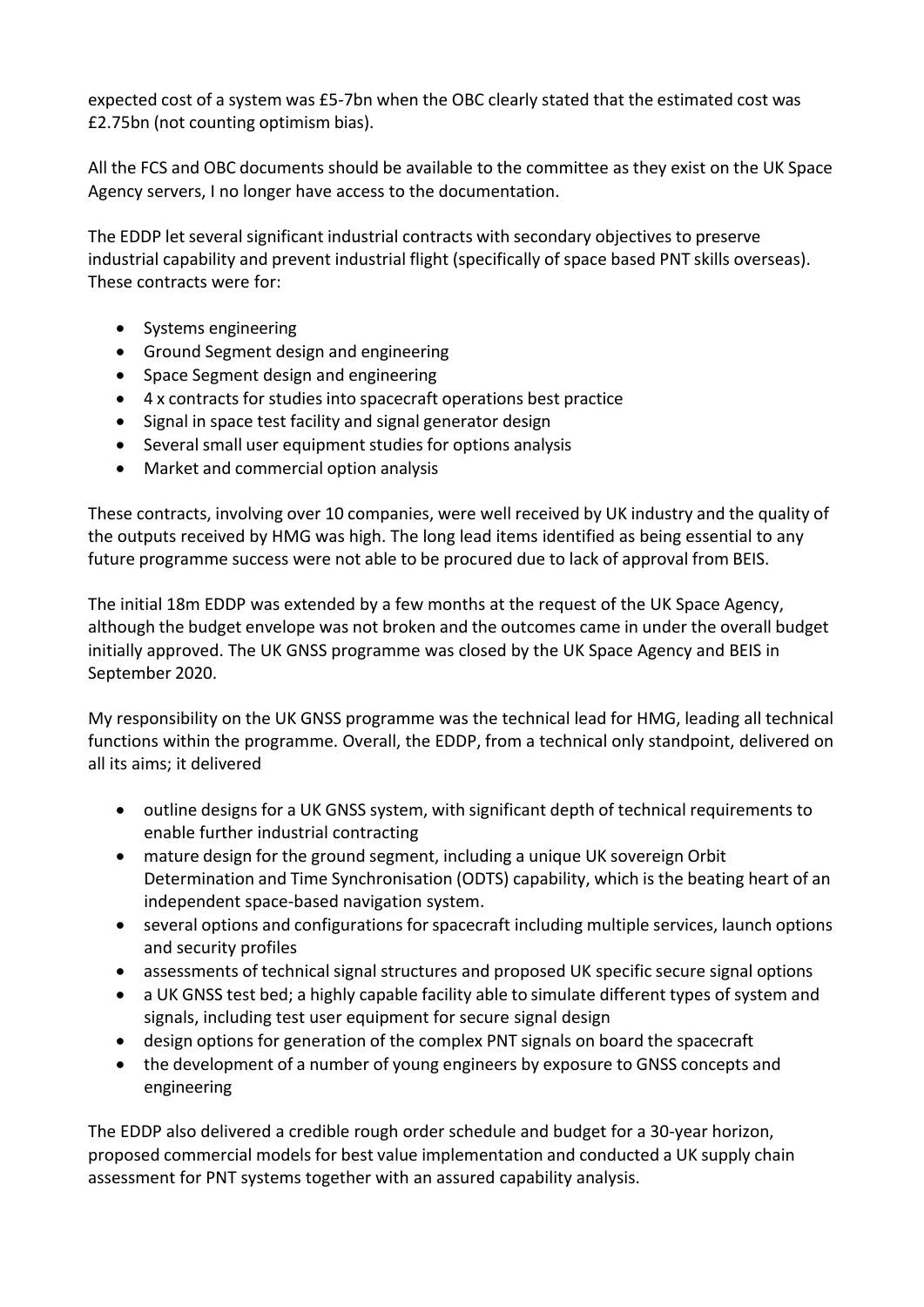It proved that:

- The design and implementation of a UK GNSS at Medium Earth Orbit delivering secure PNT signals, meeting the UK security requirements, before the Galileo PRS system was expected to be fully operational, was possible from a technical/industrial standpoint.
- HMG had identified the UK strengths and weaknesses for delivery of such a system
- There was sufficient goodwill in the space sector to co-invest in a UK GNSS

Some aspects of the programme were not completed, namely documenting the user requirements extrapolating from the direction and guidance received from the NSA. This, together with change in senior civil servants in the UK Space Agency, the Cabinet Office and BEIS, meant that the institutional knowledge as to the initial direction given was lost, and those new leaders decided to close the programme. The budget at close was in the order of £65-70mn, mostly spent with industry, but delivered the points above.

I do not think that this detail about the technical success of the UK GNSS programme has been provided to the committee previously. Many hundreds of design documents were delivered as part of this programme, and these can be available to the committee from the UK Space Agency. The technical aspects of the UK GNSS programme should be recognised as a technical success and celebrated.

The UK Space Agency's SBPP programme also assessed options for space based PNT and started from a similar place as the FCS. It presented a few additional options, although the initial constraints on the UK GNSS were slightly different to that of the SBPP. One important update from the SBPP was to revise the report published in 2017, commissioned by myself through InnovateUK, which provided the £1bn/day (over 5 days) figure as the economic impact of the loss of GNSS to the UK economy<sup>3</sup>. The revised report has yet to be published and the UK Space Agency have not stated they have a current plan to do so. It would be helpful to the committee and the sector for it to be published.

Between October 2020 and July 2021 I was loaned to the Cabinet Office via a small team housed within the UK Space Agency as the Technical Lead for PNT and one of the authors of the UK Draft PNT Strategy.

The committee evidence correctly identified that the wider cross-government PNT strategy does not sit within the UK Space Agency, and it is important to recognise this. The Cabinet Office are in the process of delegating this responsibility to BEIS and my understanding is that at the time of writing, implementation of the PNT strategy has not been started within BEIS.

The PNT Strategy had a core team of authors but consulted with over 85 sector (industry and academic) experts, including users of PNT and operators of PNT services. Additionally, a period of cross-government policy staffing was carried out. The core recommendations of this draft UK PNT Strategy are:

• improve UK national resilience by developing a System of Systems<sup>4</sup> approach to deliver Assured PNT services. Combining ways of protecting and defending our access to legacy services;

<sup>&</sup>lt;sup>3</sup> The economic impact on the UK of a disruption to GNSS, London Economics, April 2017

<sup>4</sup> An approach endorsed by DNSA Sizeland and Director Capability Barlow July 2020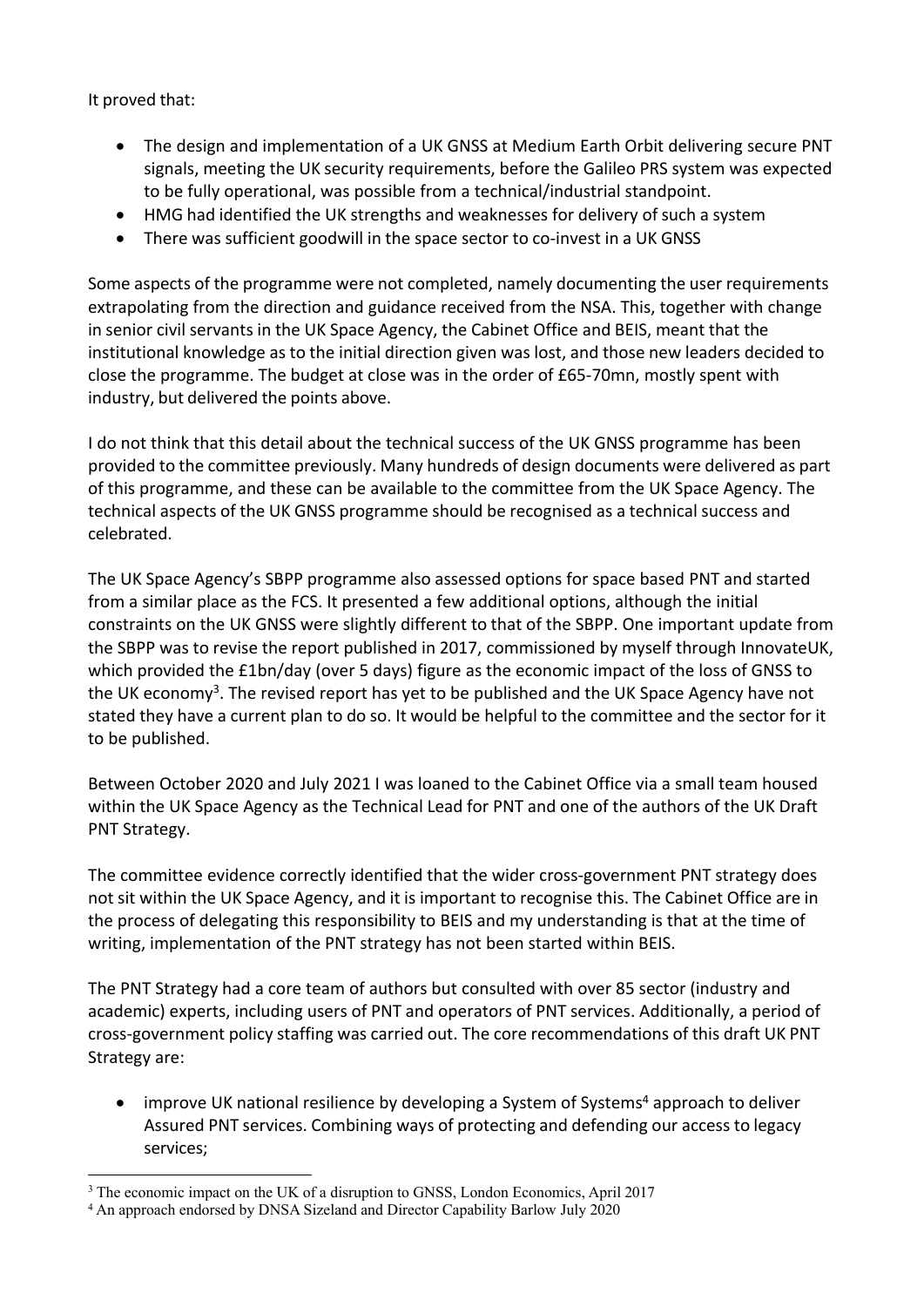developing new, robust and assured systems that preserve the many advantages gained from access to ubiquitous PNT services; providing further diversity and redundancy options and a new range of innovative, complimentary on-platform solutions; all supported by appropriate standards, legislation, skills and training to meet the performance needs of the future

The evidence document compiled for the strategy assessed around 20 years of evidence (including case studies and requirements gathering) on the issues surrounding PNT and the lack of resilience of UK infrastructure, it noted that the UK needed:

- a comprehensive PNT Strategy to deliver improved resilient PNT information for UK critical services
- a cross-government body to:
	- o Coordinate the implementation of a system of system approach.
	- o Develop and implement the architecture framework.
	- $\circ$  To derive PNT System of systems, system requirements.
	- o Coordinate cross Government PNT Research & Development, including a focus on atomic clock manufacturing.
	- o Form a PNT Skills and training unit.
	- o Document the legislation and regulation evidence base.
- a national PNT / Radio Frequency Interference Detection and Monitoring system
- a national PNT testing capability and an appropriate conformance framework. (A framework was presented in the draft PNT strategy)

These are mostly specialist technical functions, requiring specialist PNT knowledge. The implementation plan provided also documented and costed the resources required to deliver against the recommendations.

These documents can be made available to the committee through the UK Space Agency and/or BEIS.

The relevance to your investigations here is that space is seen as an essential part of the PNT mix, which was endorsed at a presentation to Secretary of State Sharma in July 2020, by the Cabinet Office and UK Space Agency teams, meaning that the National Space Strategy should acknowledge the need for UK Space Based PNT investment<sup>5</sup>, just as much as it correctly acknowledges navigation applications as a growth area.

The evidence provided for the NSS notes that navigation (and by extension PNT) is a hugely growing market with lots of UK potential, however UK investment in PNT is declining from the peak of being involved in Galileo (which returned a greater value of contracts than contribution, after rebate) to now, where there is no dedicated PNT technology development programme save the ESA Navigation Innovation and Support Programme (NAVISP), and those within the Ministry of Defence.

<sup>5</sup> This does not equate to a full GPS or Galileo "like" system, or even a OneWeb "like" system, a regional system similar to EGNOS can provide many of the strategic benefits noted herein and improve capabilities for (for example) supply chains in the UK.